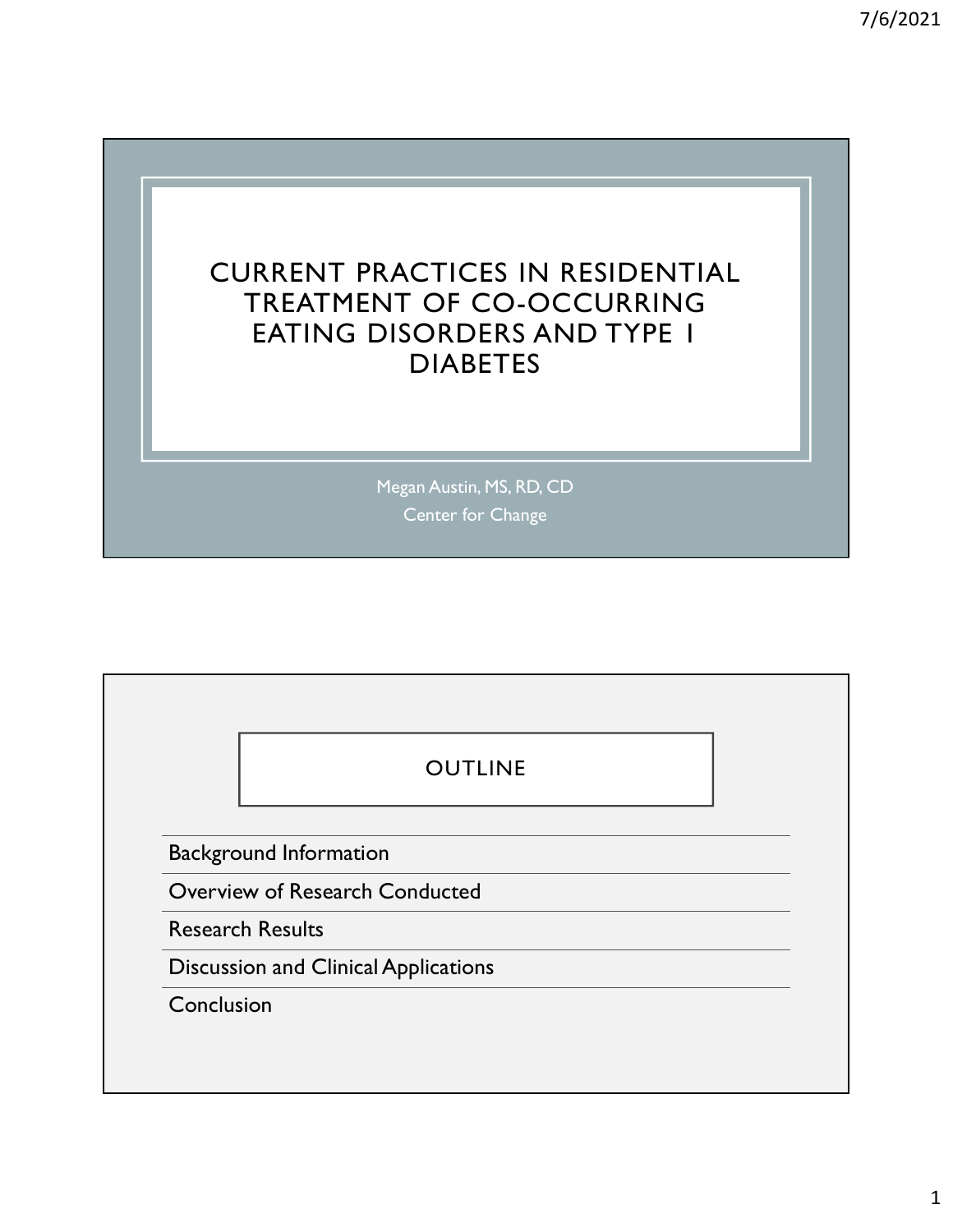# LEARNING OBJECTIVES

1. Describe the unique treatment needs of patients with the diagnosis of Eating Disorder-Diabetes Mellitus Type 1 (ED-DMT1)

2. Explain the importance of an interdisciplinary treatment team and their roles in treatment of patients with ED-DMT1

3. Discuss current practices and areas for improvement or future research related to treatment practices for patients with ED-DMT1 in a residential eating disorder treatment setting

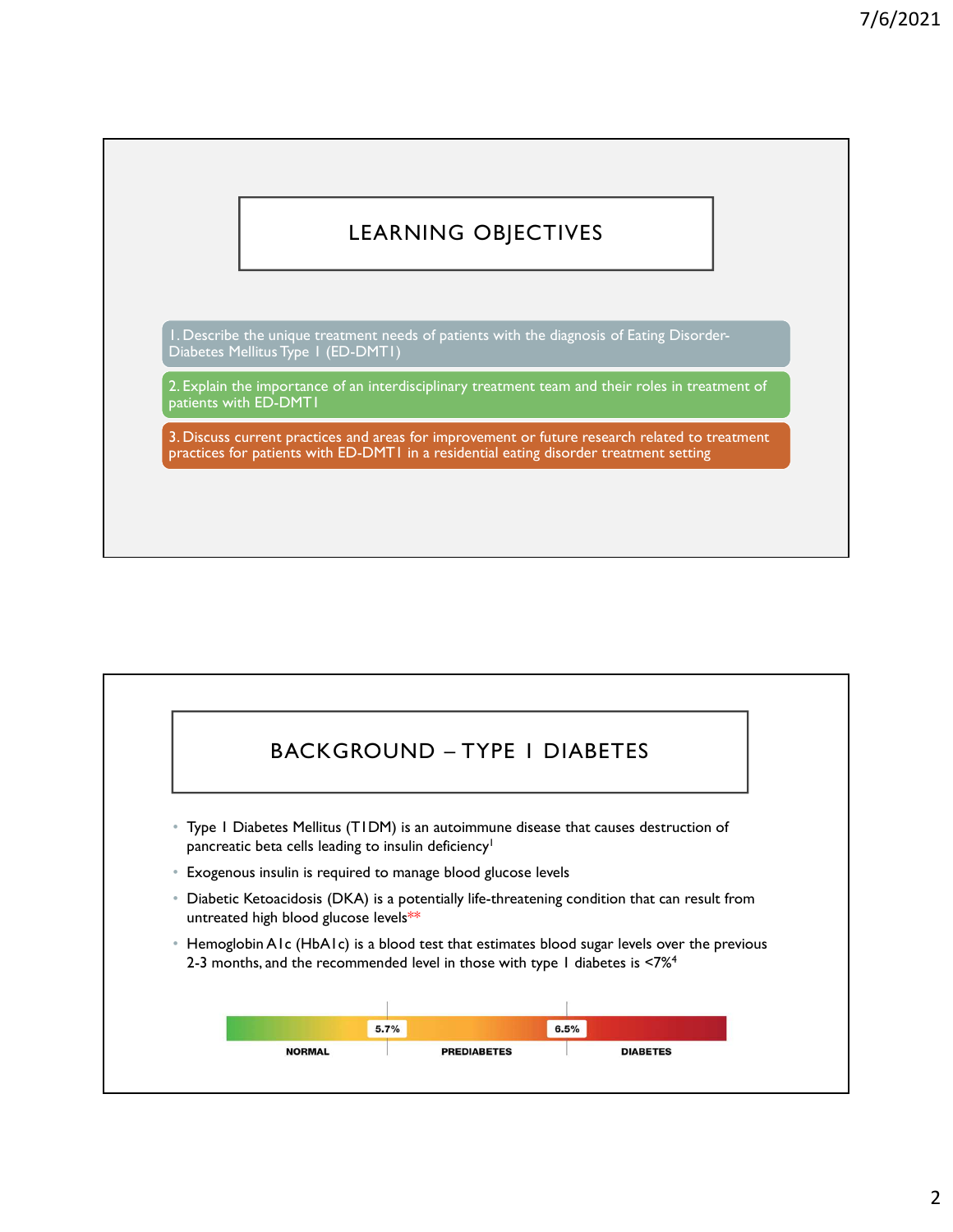# BACKGROUND – EATING DISORDERS

• Anorexia Nervosa

- There are two subtypes of anorexia nervosa: restricting type and binge-eating/purging type<sup>2</sup>
- There are different levels of severity based on body mass index (BMI), ranging from mild (BMI greater than or equal to  $17 \text{ kg/m}^2$ ) to extreme (BMI of 15 kg/m<sup>2</sup> or less)<sup>2</sup> metre are different levels of severity based on body mass index (BMI),<br>Dinge-eating purging type<sup>2</sup><br>There are different levels of severity based on body mass index (BMI),<br>ranging from mild (BMI gracer than or equal to 17 k

• Bulimia Nervosa

• Levels of severity range from mild (~1-3 episodes of inappropriate compensatory behaviors per week) to extreme (~14 episodes or more of inappropriate compensatory behaviors per week)<sup>2</sup>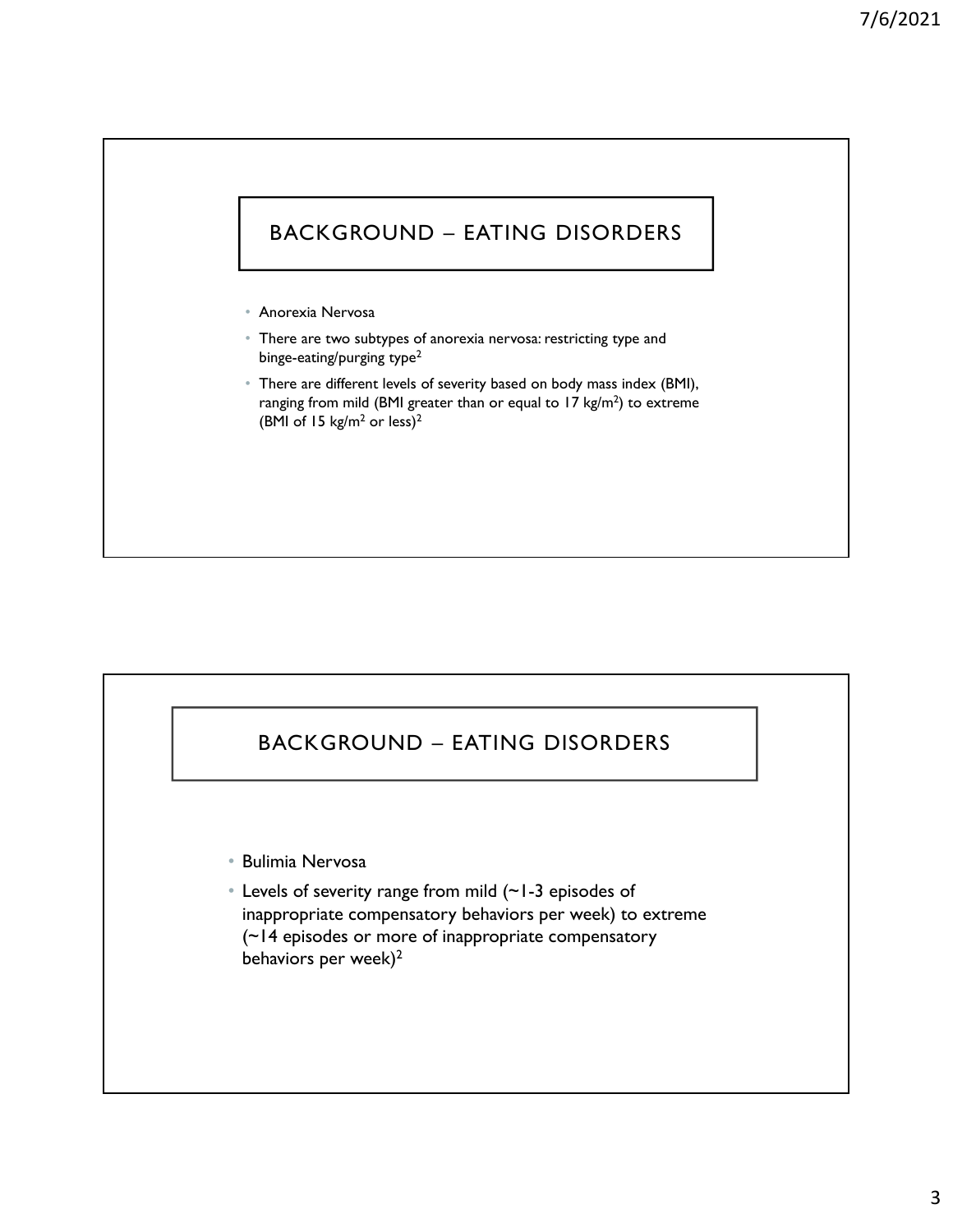# BACKGROUND – ED-DMT1

- Increased risk of developing an eating disorder<sup>6</sup>
- Insulin omission<sup>7</sup>\*\* \*\*
- Longer residential treatment stays are associated with better outcomes in ED-DMT1 patients<sup>6</sup>
- Little research has been done on recommendations for clinical practice in treating patients with ED-DMT1

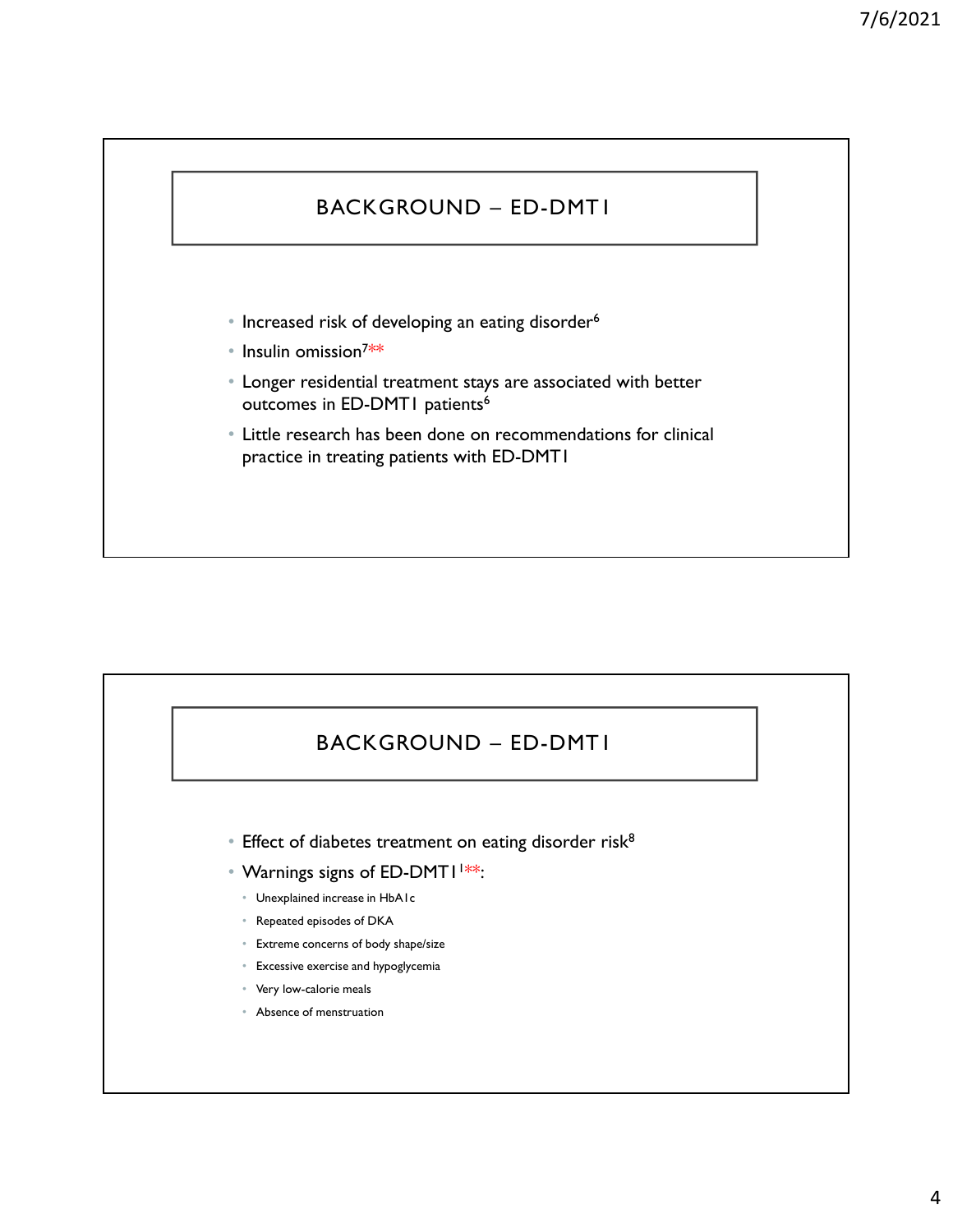# $\begin{array}{c} \text{7/6/2021} \\ \text{BackGROWND - ED TREATMENT} \\ \end{array}$

- Residential ED treatment<sup>5</sup>
- Multidisciplinary treatment team<sup>10</sup>
- Longer treatment stays in residential levels of care are associated with better outcomes in those with type 1 diabetes and eating disorders<sup>6</sup>
- Treating ED and diabetes simultaneously<sup>12</sup>

# NO STANDARD OF CARE TO TREAT ED-DMT1 IN RESIDENTIAL SETTING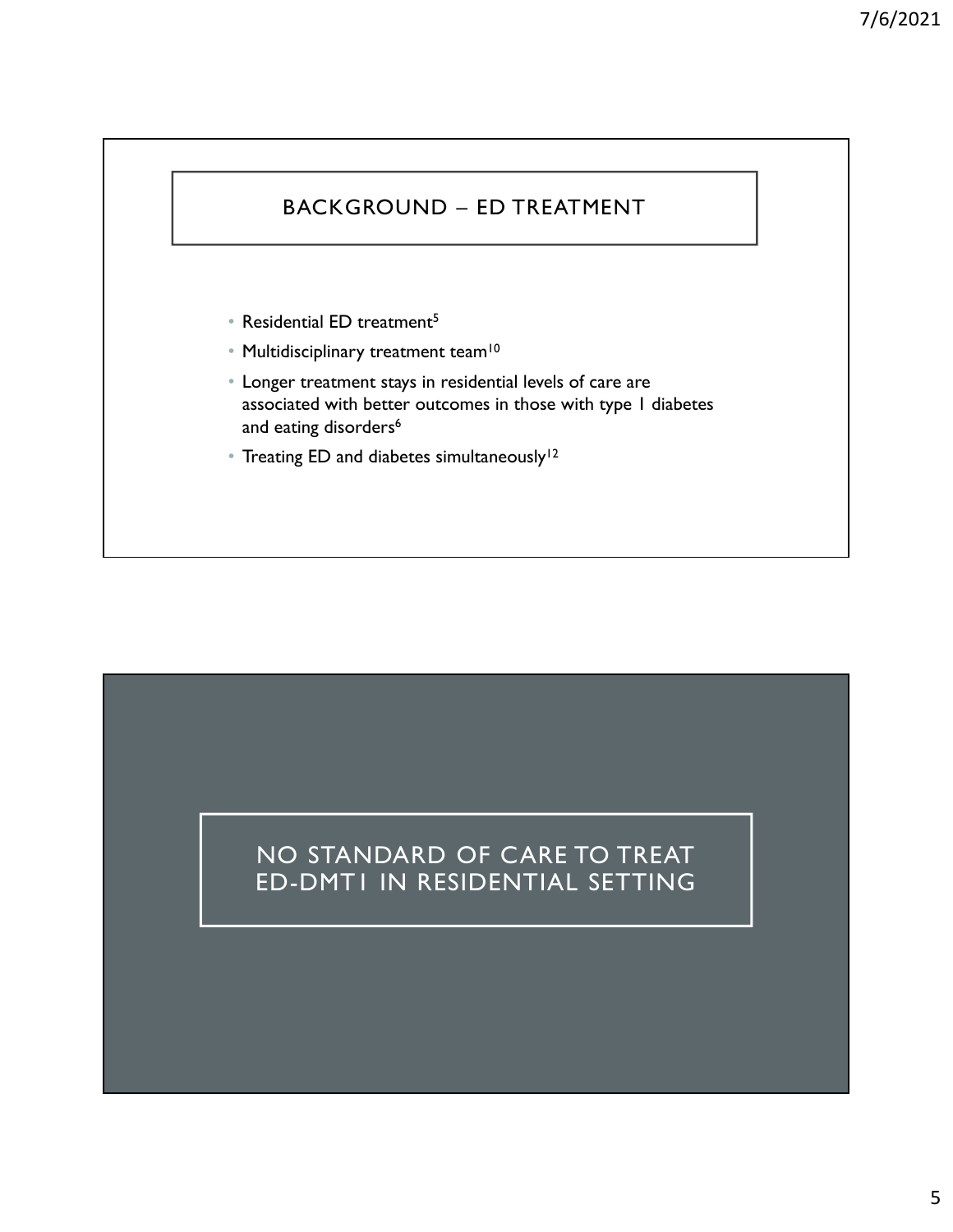

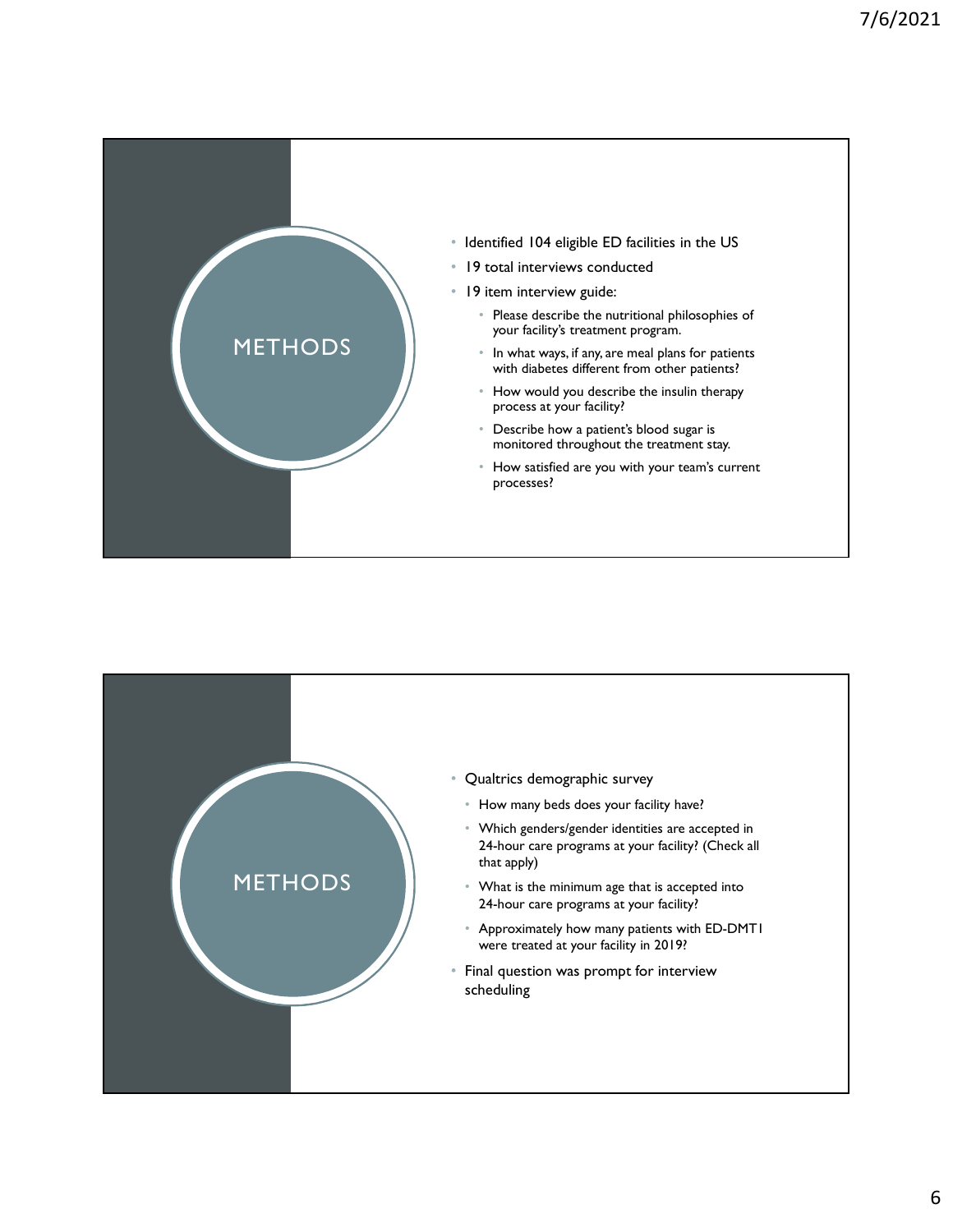

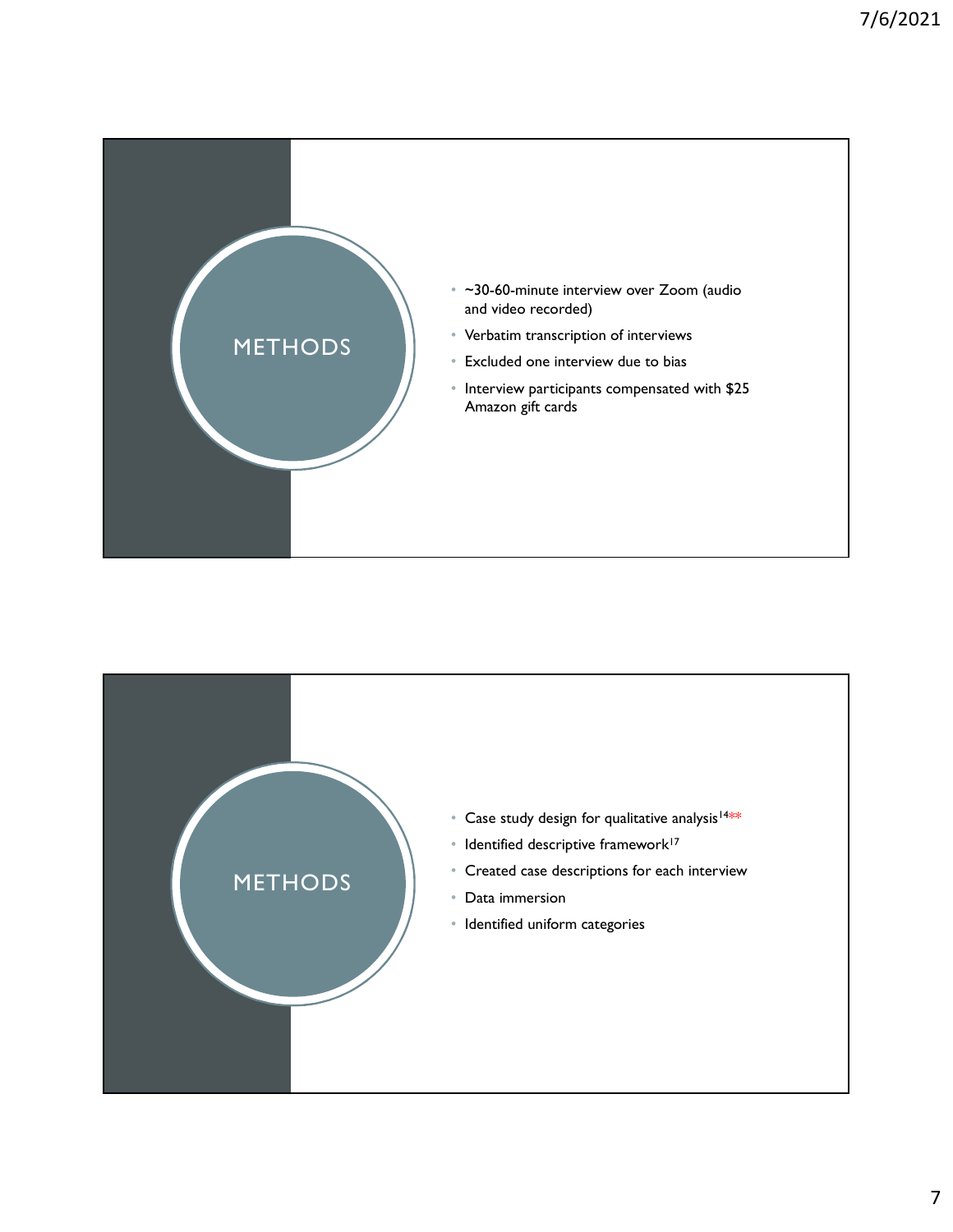| Cases $(n=18)$       | <b>SUGGESTIONS FOR IMPROVEMENT</b>                                             |
|----------------------|--------------------------------------------------------------------------------|
|                      | Lack of resources for the therapy team                                         |
|                      | Process that allows RD to see diabetes logs easier and closer to real-time     |
| 3                    | Need more policies in place; Increase dietitian awareness of diabetes policies |
| $\overline{4}$       | Utilize diabetes technology sooner during treatment                            |
| 5                    | None                                                                           |
| 6                    | Staff education on diabetes/management; CDCES on staff                         |
| $\overline{7}$       | More education                                                                 |
| 8                    | Increase patient autonomy with diabetes care under staff supervision           |
| 9                    | Reeducation every time due to treating few patients with diabetes              |
| 10                   | More structured policies about diabetes to create a more streamlined approach  |
| <b>METHODS</b><br>11 | More education; CDCES on site                                                  |
| 12                   | Communication between dietitian and therapist                                  |
| 13                   | CDCES on staff; Specialized training for one dietitian to be the "go-to"       |
|                      | diabetes person                                                                |
| 14                   | Diabetes specific questions on admission assessment                            |
| 15                   | Stronger nursing and medical team                                              |
| 16                   | Getting labs back sooner; More staff education; Client family education        |
| 17                   | More education; Endocrinologist                                                |
| 18                   | More policies and procedures; Education about adequate diabetes testing; 24-   |
|                      | hour nursing care; Eating disorder informed physician                          |

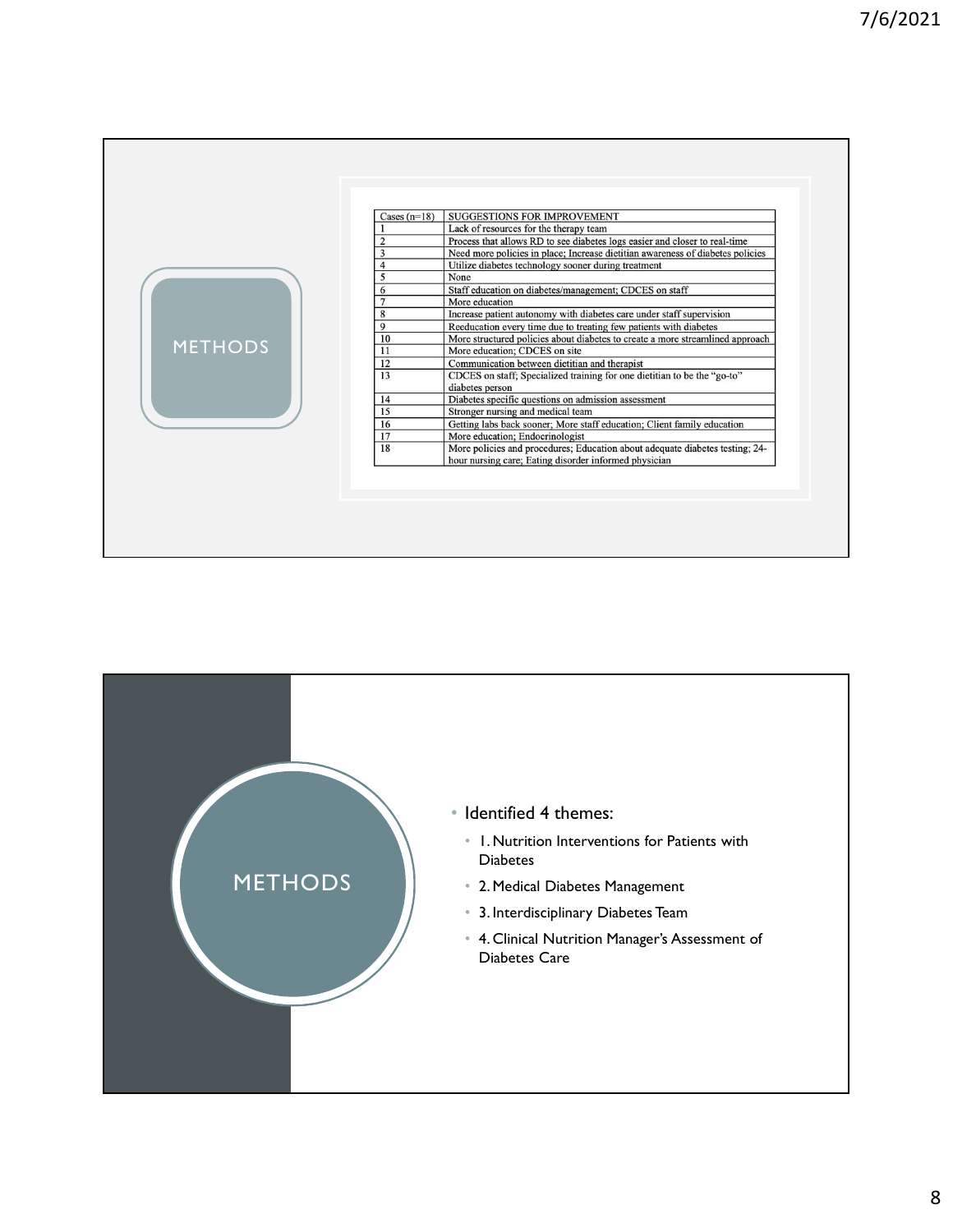# RESULTS – THEME 1: NUTRITION INTERVENTIONS<br>FOR PATIENTS WITH DIABETES<br>Titional philosophies FOR PATIENTS WITH DIABETES

- Nutritional philosophies
- Weighing practices
- 3 meals and 2-3 snacks daily
- Exchange-based meal plans\*\*
- Patients allowed to plate/portion food under supervision
- Carbohydrate monitoring

# als and 2-3 snacks daily<br>ange-based meal plans\*\*<br>rnts allowed to plate/portion food under supervision<br>obydrate monitoring<br>RESULTS – THEME 2: MEDICAL DIABETES<br>MANAGEMENT<br>inuous glucose monitor (CGM) and insulin pump use MANAGEMENT

- Continuous glucose monitor (CGM) and insulin pump use
- Finger sticks
- Patients allowed to check blood glucose under supervision
- Frequency of blood glucose monitoring
- Gradual transition of patient responsibility
- Insulin regimens
- Managing high/low blood glucose levels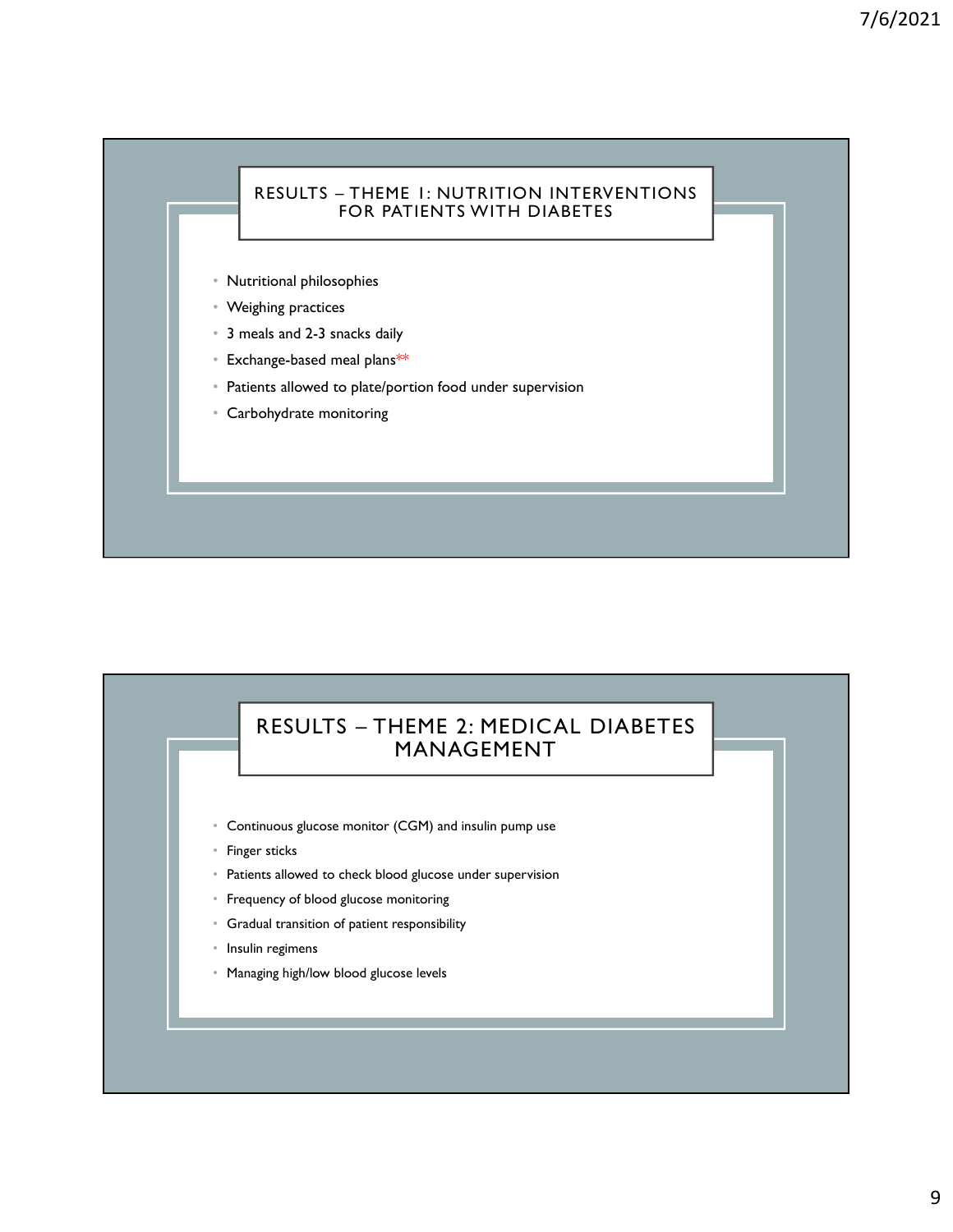┑

# 7/6<br>
RESULTS – THEME 2: MEDICAL DIABETES<br>
MANAGEMENT<br>
oglobinAlc (HbAlc) monitoring MANAGEMENT

- Hemoglobin A1c (HbA1c) monitoring
- Urinary ketones

- Screening for diabetes complications
- No difference in exercise routines

| Table 2. Treatment team members identified for patients with eating disorders and type 1 diabetes in residential treatment<br>facilities<br><b>Treatment Team Members</b><br><b>Interview Participants</b><br>  8   9   10   11   12   13   14   15   16   17   18<br>$1 \mid 2 \mid 3 \mid$<br>$\overline{4}$<br>5 <sup>5</sup><br>6<br>$\overline{7}$<br>Dietitian or Nutritionist<br>$\bullet$<br>$\bullet$<br>$\bullet$<br>$\bullet$<br>$\cdot$<br>$\bullet$<br>$\cdot$<br>$\cdot$<br>$\cdot$<br>$\cdot$<br>$\cdot$<br>$\bullet$<br>$\cdot$<br>$\cdot$<br>$\bullet$ |                                                                                                                                                                                                                   |                                                                                                           |                                                                                 |                                                                                                       |                                   |                                                                  |                             |                                     |                        |                                                |                                              | $\cdot$                                      | $\bullet$                                    | $\bullet$                                |                                        |                                              |                                     |                                              |
|-------------------------------------------------------------------------------------------------------------------------------------------------------------------------------------------------------------------------------------------------------------------------------------------------------------------------------------------------------------------------------------------------------------------------------------------------------------------------------------------------------------------------------------------------------------------------|-------------------------------------------------------------------------------------------------------------------------------------------------------------------------------------------------------------------|-----------------------------------------------------------------------------------------------------------|---------------------------------------------------------------------------------|-------------------------------------------------------------------------------------------------------|-----------------------------------|------------------------------------------------------------------|-----------------------------|-------------------------------------|------------------------|------------------------------------------------|----------------------------------------------|----------------------------------------------|----------------------------------------------|------------------------------------------|----------------------------------------|----------------------------------------------|-------------------------------------|----------------------------------------------|
| RESULTS - THEME 3:<br>INTERDISCIPLINARY<br><b>DIABETES TEAM</b>                                                                                                                                                                                                                                                                                                                                                                                                                                                                                                         | Therapist<br><b>Medical Provider</b><br><b>Psychiatric Provider</b><br>Nursing Manger or Nurse<br>Social Worker or Case Manager<br><b>Eating Team Manager</b><br><b>Clinical Manager</b><br><b>State Director</b> | $\bullet$<br>$\bullet$<br>$\overline{\cdot}$<br>$\cdot$<br>$\bullet$<br>$\bullet$<br>$\cdot$<br>$\bullet$ | $\bullet$<br>$\bullet$<br>$\overline{\cdot}$<br>$\overline{\cdot}$<br>$\bullet$ | $\bullet$ .<br>$\bullet$<br>$\bullet$<br>$\bullet$<br>$\overline{\cdot}$<br>$\cdot$<br>$\blacksquare$ | $\bullet$<br>$\bullet$<br>$\cdot$ | $\overline{\cdot}$<br>$\bullet$<br>$\overline{\cdot}$<br>$\cdot$ | ٠<br>$\bullet$<br>$\bullet$ | $\bullet$<br>$\bullet$<br>$\bullet$ | $\bullet$<br>$\bullet$ | $\bullet$<br>$\bullet$<br>$\cdot$<br>$\bullet$ | $\bullet$<br>$\bullet$<br>$\cdot$<br>$\cdot$ | $\bullet$<br>$\bullet$<br>$\overline{\cdot}$ | $\bullet$<br>$\bullet$<br>$\overline{\cdot}$ | $\bullet$<br>$\blacksquare$<br>$\bullet$ | $\bullet$<br>$\bullet$<br>$\cdot$<br>٠ | $\bullet$<br>$\bullet$<br>$\cdot$<br>$\cdot$ | $\bullet$<br>$\bullet$<br>$\bullet$ | $\bullet$<br>$\bullet$<br>$\cdot$<br>$\cdot$ |
|                                                                                                                                                                                                                                                                                                                                                                                                                                                                                                                                                                         | Psychologist<br><b>Behavioral Specialist</b><br>Patient<br>Program Director<br><b>Facility Manager</b><br><b>Behavioral Director</b>                                                                              |                                                                                                           |                                                                                 |                                                                                                       |                                   | $\bullet$<br>$\cdot$                                             | ٠                           | ٠                                   | $\bullet$              |                                                |                                              |                                              |                                              | $\bullet$<br>$\bullet$                   | $\bullet$                              |                                              |                                     |                                              |
|                                                                                                                                                                                                                                                                                                                                                                                                                                                                                                                                                                         | Diet Technician<br><b>Behavioral Technician</b><br>Certified Diabetes Care and Education                                                                                                                          |                                                                                                           |                                                                                 | $\bullet$                                                                                             |                                   |                                                                  |                             |                                     |                        |                                                |                                              |                                              |                                              |                                          | $\bullet$                              |                                              |                                     |                                              |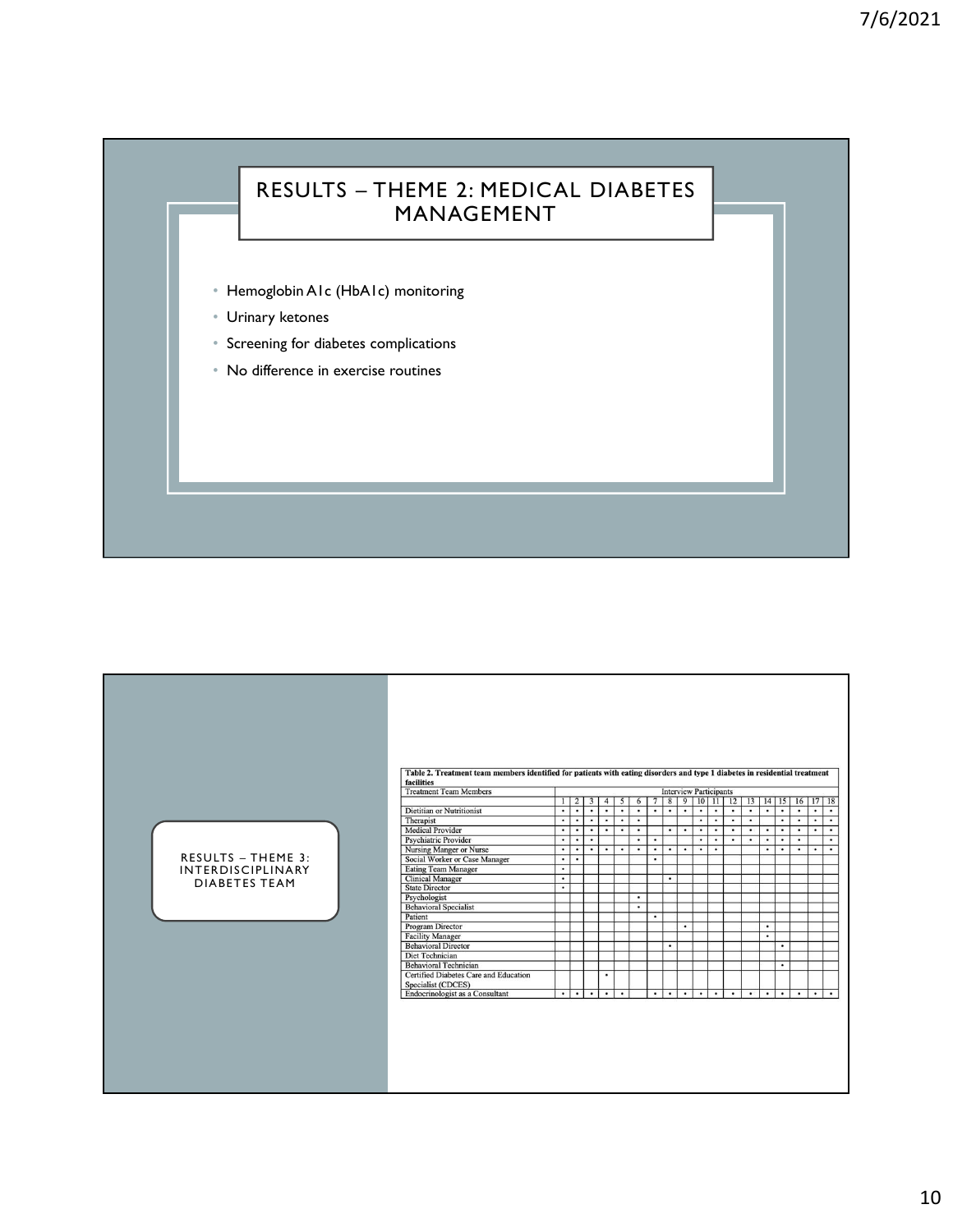# 7/<br>
RESULTS – THEME 3: INTERDISCIPLINARY<br>
DIABETES TEAM<br>
Medgeable about nutrition interventions DIABETES TEAM

- Knowledgeable about nutrition interventions
- Experience with patients with diabetes
- Knowledge deficit related to medical practices, insulin regimens, blood glucose management, etc.
- Dietitian heavily involved in diabetes education\*\*
- Diabetes education topics
- Diabetes-related therapeutic topics
- No diabetes specific groups

# ego eurote<br>
Se education topics<br>
se education projected therapeutic topics<br>
sets specific groups<br>
estes specific groups<br>
RESULTS – THEME 4: CLINICAL NUTRITION<br>
ANAGER'S ASSESSMENT OF DIABETES CARE<br>
cal nutrition managers d MANAGER'S ASSESSMENT OF DIABETES CARE

- Six clinical nutrition managers did not identify any strengths
- "Work in progress"
- Areas of strength: medical management (n=3), treatment team communication and collaboration ( $n=3$ ), and individualized approach to patient care ( $n=4$ )
- Only one clinical nutrition manage had no suggestions for improvement
- Areas for improvement: improved or increased education for staff (n=8), more formal diabetes treatment policies (n=3), stronger medical support (n=3), hiring a CDCES (n=3), and quicker access to labs and blood glucose logs (n=2)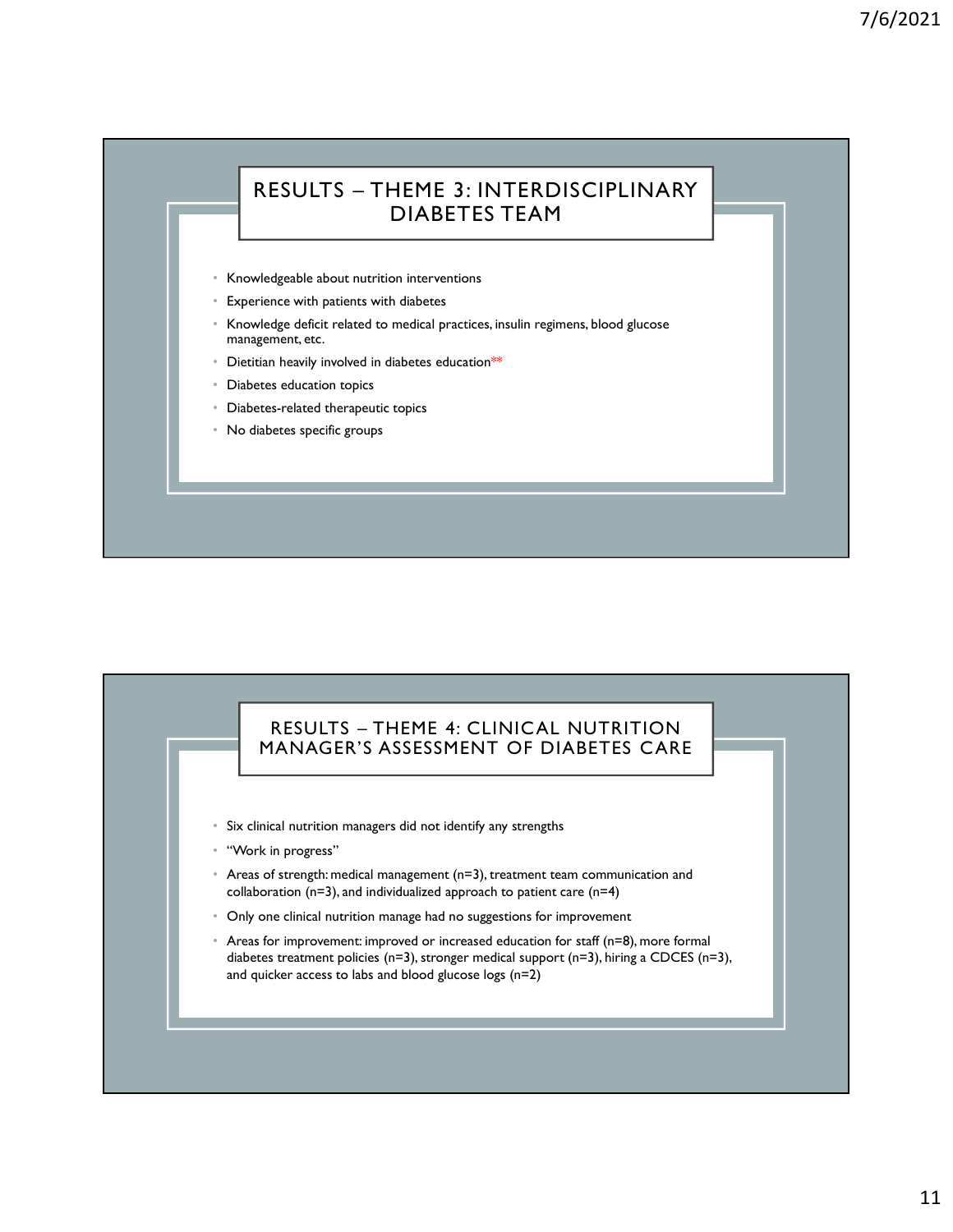## DISCUSSION AND CLINICAL APPLICATIONS

Nutritional Philosophies (Intuitive Eating©, All foods fit, etc.)

### PROS\*\*

- Increased flexibility and less emotion-driven eating
- Worse glycemic control/higher HbA1c with emotion-drive and disordered eating behaviors<sup>16</sup>

### **CONS**

• Potentially challenging to eat more intuitively/with flexibility due to eating dictated by insulin or blood glucose levels

# DISCUSSION AND CLINICAL APPLICATIONS

- Exchange based meal plans well suited for patients with diabetes
- Meal plan structure provides basis for carbohydrate counting
- Carbohydrate counting associated with improved glycemic management<sup>15</sup>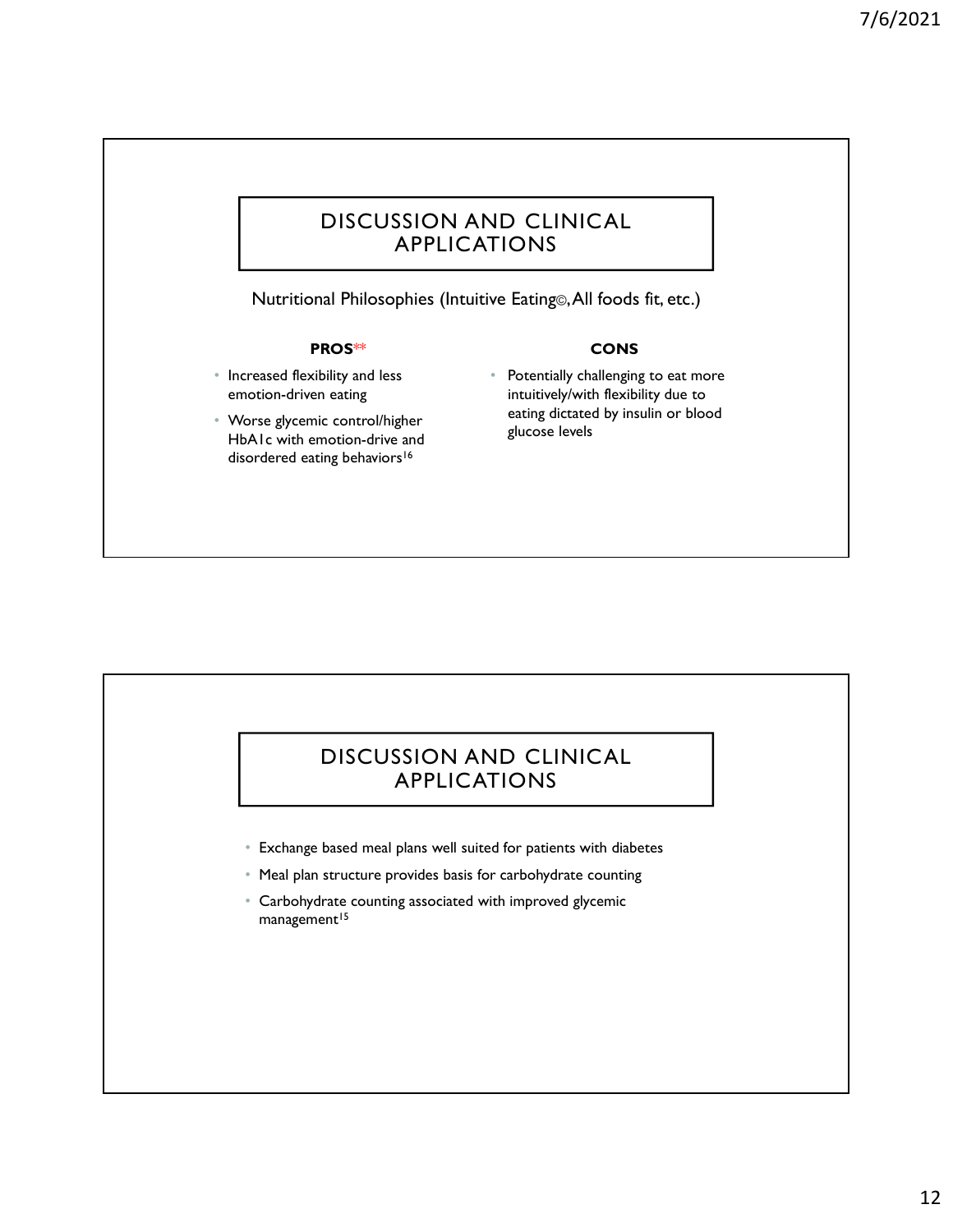## DISCUSSION AND CLINICAL APPLICATIONS

### PROS OF USING DIABETES TECHNOLOGY\*\*

- CGMs provide more complete blood glucose information
- CGM use eliminates/decreases finger sticks
- Insulin pumps decrease need for injections
- More flexible eating with insulin pumps

### CONS OF USING DIABETES TECHNOLOGY

- Constant information may contribute to obsessive thoughts around diabetes numbers/perfectionism
- Additional staff training for diabetes technology

# DISCUSSION AND CLINICAL APPLICATIONS

- Concerned that not all patients were supervised while administering insulin
- Lack of formal policies (or lack of awareness)
- Medical and biochemical monitoring can provide checks and balances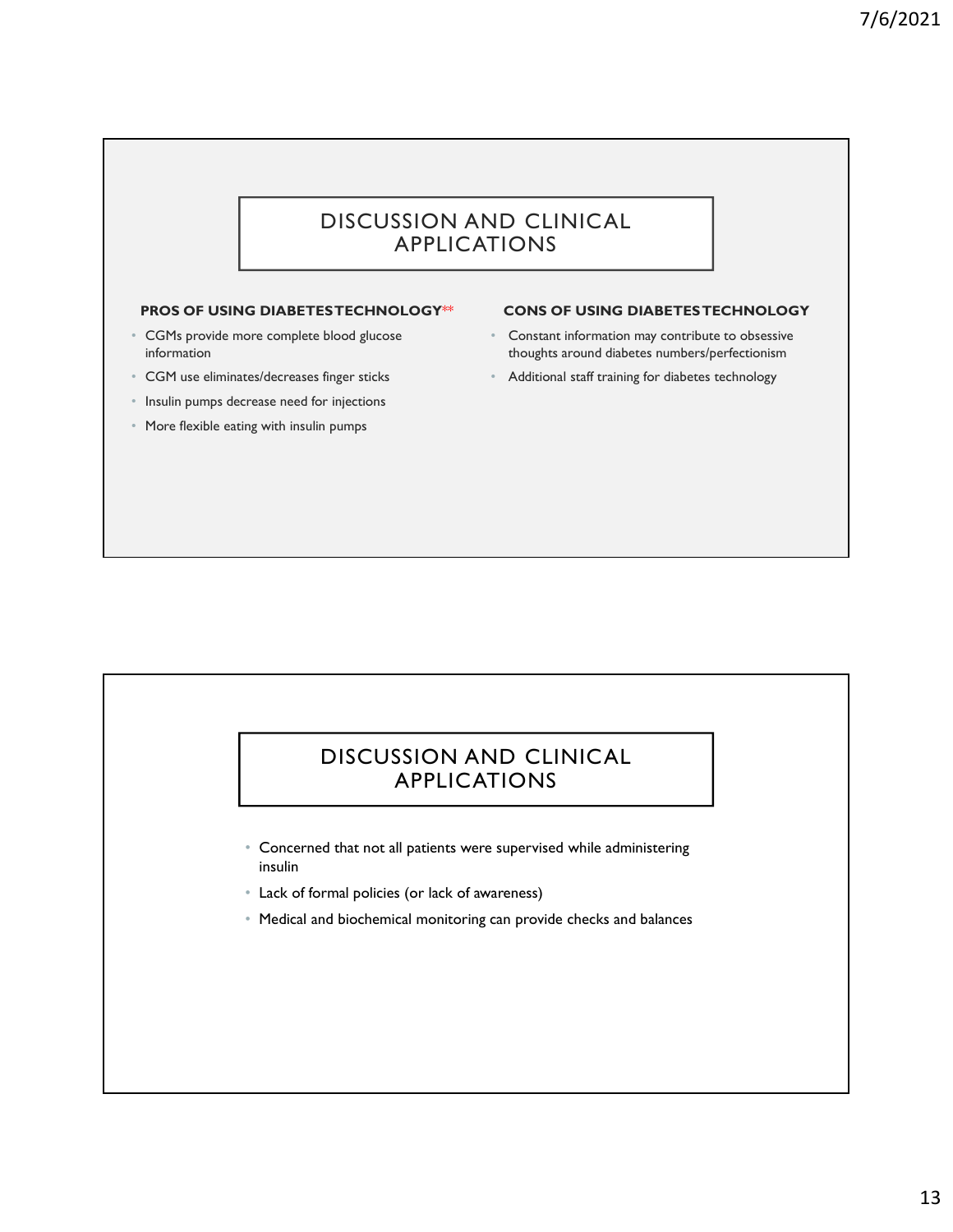## DISCUSSION AND CLINICAL APPLICATIONS

- Interdisciplinary team recommended for both ED and diabetes treatment<sup>3,11,13</sup>
- Patients with ED-DMT1 want interdisciplinary teams<sup>9</sup>
- Consult with a CDCES
- Patients with ED-DMT1 have highlighted importance of peer support<sup>9</sup>

# DISCUSSION AND CLINICAL APPLICATIONS

- Professionals want and need more education<sup>9\*\*</sup> \*\*
- Opportunities for staff education\*\*:
	- Inservice trainings
	- Webinars
	- Professional conferences
	- Clinical supervision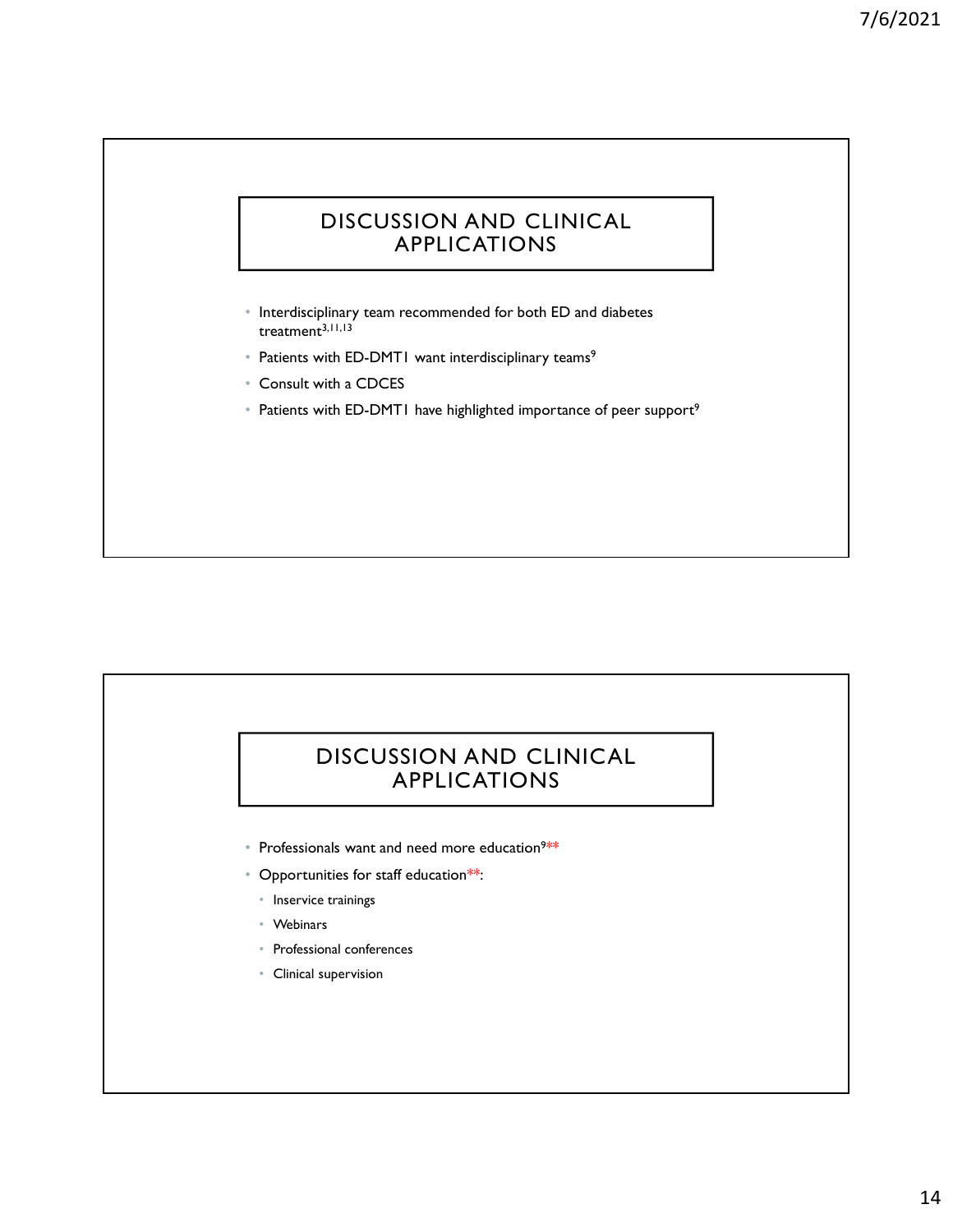# **CONCLUSION**

ED-DMT1 represents unique co-occurring disorders that require **that the contraction** specialized treatment by **Education is key** an interdisciplinary team of professionals

Education is key **Example 19** TOP the treatment of Need more research to develop standards of care for the treatment of ED-DMT1 in a residential eating disorder treatment **setting**